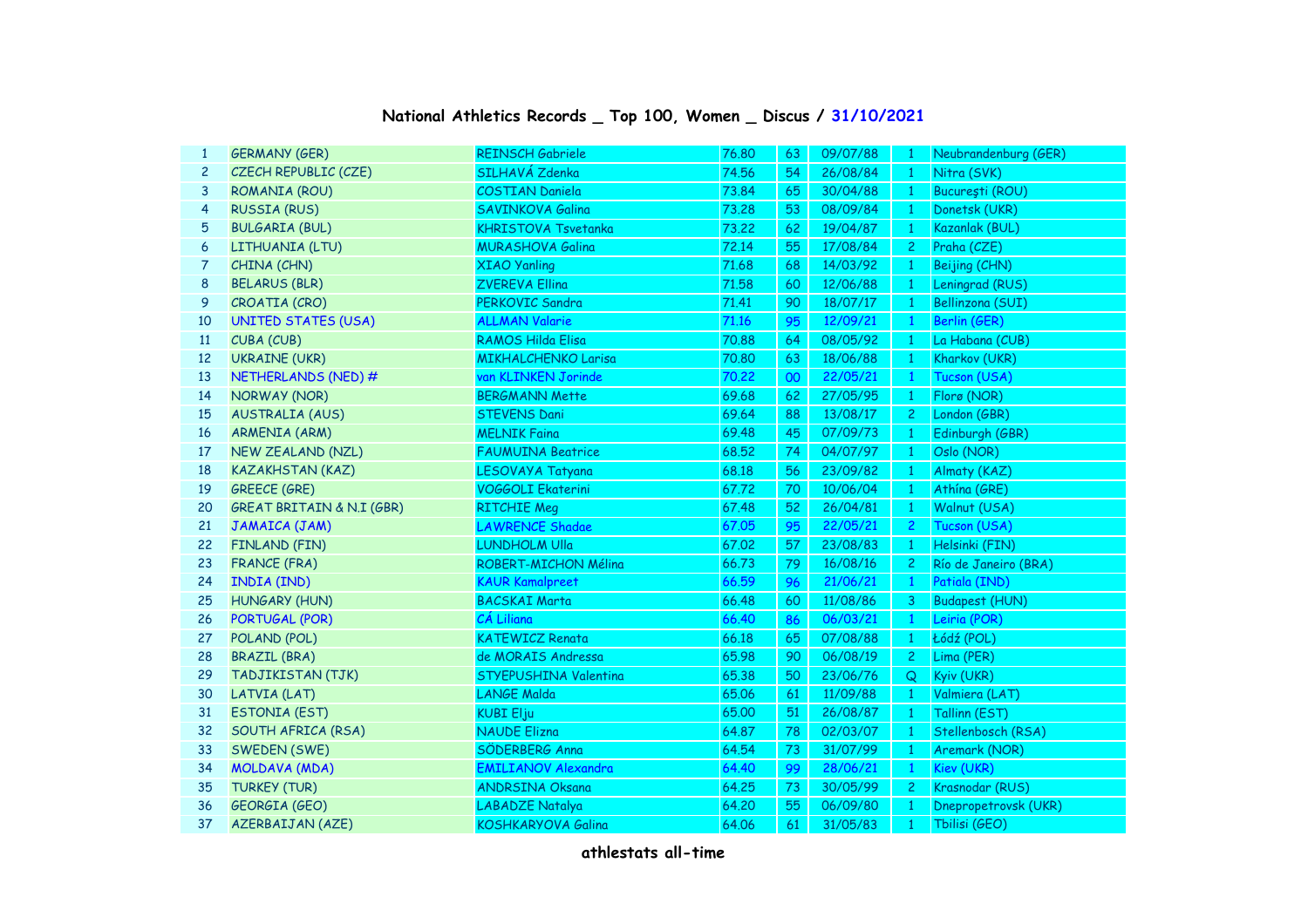| 38 | <b>SLOVAK REPUBLIC (SVK)</b> | HANULAKOVA Gabriela         | 64.00 | 57 | 26/08/84 | 4              | Nitra (SVK)              |
|----|------------------------------|-----------------------------|-------|----|----------|----------------|--------------------------|
| 39 | ITALY (ITA) =                | <b>MAFFEIS Agnese</b>       | 63.66 | 65 | 12/06/96 | $\mathbf{1}$   | Milano (ITA)             |
| 40 | SERBIA (SRB)                 | <b>TOMASEVIC Dragana</b>    | 63.63 | 82 | 08/08/06 | Q              | Göteborg (SWE)           |
| 41 | NIGERIA (NGR)                | <b>ONYEKWERE Chioma</b>     | 63.30 | 94 | 24/04/21 | $\mathbf{1}$   | Chula Vista (USA)        |
| 42 | <b>AUSTRIA (AUT)</b>         | <b>WEBER Ursula</b>         | 63.28 | 60 | 03/06/90 | $\overline{c}$ | Schwechat (AUT)          |
| 43 | ARGENTINA (ARG)              | <b>COMBA Rocío</b>          | 62.77 | 87 | 12/05/13 | $\mathbf{1}$   | Belém (BRA)              |
| 44 | CANADA (CAN)                 | <b>IONESCU Carmen</b>       | 62.72 | 51 | 23/08/79 | $\mathbf{1}$   | Montréal (CAN)           |
| 45 | KIRZIGHISTAN (KGZ)           | <b>YELIZAROVA Lyubov</b>    | 62.22 | 56 | 13/02/83 | $\overline{1}$ | Yalta (UKR)              |
| 46 | <b>THAILAND (THA)</b>        | <b>INSAENG Subenrat</b>     | 61.97 | 94 | 19/07/18 | $\overline{1}$ | Kolín (CZE)              |
| 47 | <b>SPAIN (ESP)</b>           | <b>ASENJO Sabina</b>        | 61.89 | 86 | 25/06/16 | $\mathbf{2}$   | Bilbao (ESP)             |
| 48 | TUNISIA (TUN)                | <b>KARI Monia</b>           | 61.74 | 71 | 01/05/96 | $\mathbf{1}$   | Tunis (TUN)              |
| 49 | <b>BELGIUM (BEL)</b>         | <b>GELDHOF Marie-Paule</b>  | 61.40 | 69 | 30/04/94 | $\mathbf{1}$   | Eeklo (BEL)              |
| 50 | CHILE (CHI)                  | <b>GALLARDO Karen</b>       | 61.10 | 84 | 02/08/15 | $\overline{c}$ | Castellón (ESP)          |
| 51 | <b>BAHAMAS (BAH)</b>         | <b>BROWN Serena</b>         | 60.92 | 98 | 28/06/21 | $\mathbf{1}$   | Nassau (BAH)             |
| 52 | SWITZERLAND (SUI)            | PFISTER Rita                | 60.60 | 52 | 06/06/76 | $\overline{c}$ | Dortmund (GER)           |
| 53 | <b>DENMARK (DEN)</b>         | <b>BEBE Kathrine</b>        | 60.43 | 91 | 02/08/20 | $\overline{1}$ | Hvidovre (DEN)           |
| 54 | <b>CHINESE TAIPEI (TPE)</b>  | LI Wen-Hua                  | 60.23 | 89 | 25/05/12 | $\overline{1}$ | Taipei City (TPE)        |
| 55 | JORDAN (JOR)                 | KAWAR Nada M.               | 60.11 | 75 | 28/03/98 | 6              | La Jolla (USA)           |
| 56 | SLOVENIA (SLO)               | <b>DOMJAN Veronika</b>      | 60.11 | 96 | 06/07/16 | 6q2            | Amsterdam (NED)          |
| 57 | ISRAEL (ISR)                 | <b>JEAN Sivan</b>           | 59.92 | 85 | 16/02/08 | $\mathbf{1}$   | Tel Aviv (ISR)           |
| 58 | <b>IVORY COAST (CIV)</b>     | <b>KRAGBE Kazai Suzanne</b> | 59.61 | 81 | 27/06/14 | 6              | Tomblaine (FRA)          |
| 59 | <b>UZBEKISTAN (UZB)</b>      | <b>MEZENTSEVA Valentina</b> | 59.46 | 48 | 26/05/80 |                | Tashkent (UZB)           |
| 60 | CYPRUS (CYP)                 | LADA Androniki              | 59.18 | 91 | 25/02/20 | $\overline{c}$ | Potchefstroom (RSA)      |
| 61 | JAPAN (JPN)                  | <b>KORI Nanaka</b>          | 59.03 | 97 | 23/03/19 | $\overline{1}$ | Kitakyushu (JPN)         |
| 62 | TRINIDAD & TOBAGO (TTO)      | <b>ALEXANDER Annie</b>      | 58.58 | 87 | 28/05/11 | $\mathbf{1}$   | <b>Bloomington (USA)</b> |
| 63 | COLOMBIA (COL)               | <b>URRUTIA Maria Isabel</b> | 58,50 | 65 | 26/06/92 | $\overline{1}$ | Valencia (VEN)           |
| 64 | MONTENEGRO (MNE)             | RAKOCEVIC Kristina          | 58.30 | 98 | 16/04/16 | $\mathbf{1}$   | Split (CRO)              |
| 65 | COOK ISLANDS (COK)           | TAPOKI Tereapii             | 57.61 | 84 | 11/11/06 | $\mathbf{1}$   | <b>Auckland (NZL)</b>    |
| 66 | IRELAND (IRL)                | <b>WALSH Patricia</b>       | 57.60 | 60 | 07/07/84 | $\mathbf{1}$   | Dublin (IRL)             |
| 67 | <b>KOREA (SOUTH) (KOR)</b>   | <b>SIN Yu-Jin</b>           | 57.39 | 02 | 07/07/21 | $\mathbf{1}$   | Goseong (KOR)            |
| 68 | <b>MOROCCO (MAR)</b>         | <b>LAAYOUNI Zoubida</b>     | 56.94 |    | 20/03/94 |                | Meknès (MAR)             |
| 69 | HAITI (HAI)                  | <b>OCTAVIEN Dayana</b>      | 56.62 | 82 | 21/03/08 | $\mathbf{1}$   | Tampa (USA)              |
| 70 | US SAMOA (ASA)               | <b>MORGAN Alexandra</b>     | 56.45 | 91 | 11/04/19 | 5              | Chula Vista (USA)        |
| 71 | <b>TOGO (TOG)</b>            | <b>DJIBRIL Alifatou</b>     | 56.16 | 80 | 28/02/04 | 3              | Sydney (AUS)             |
| 72 | PUERTO RICO (PUR)            | <b>GALARZA Sylvia</b>       | 56.06 | 85 | 05/06/16 | $\mathbf{1}$   | West Long Branch (USA)   |
| 73 | <b>MEXICO (MEX)</b>          | POLLORENA Alma              | 56.03 | 98 | 18/05/19 | 3              | Tucson (USA)             |
| 74 | ZIMBABWE (ZIM)               | van HEERDEN Mariette        | 55.70 |    | 25/03/84 |                | Harare (ZIM)             |
| 75 | ALBANIA (ALB)                | <b>RUKAJ Silvana</b>        | 55.58 |    | 27/06/91 |                | Tirana (ALB)             |
| 76 | <b>VENEZUELA (VEN)</b>       | CUBILLÁN María              | 55.57 | 81 | 03/07/09 | 4              | La Habana (CUB)          |
| 77 | <b>GHANA (GHA)</b>           | <b>ABABIO Claudia</b>       | 55.08 | 96 | 08/04/17 | $\mathbf{1}$   | Charlottesville (USA)    |
|    |                              |                             |       |    |          |                |                          |